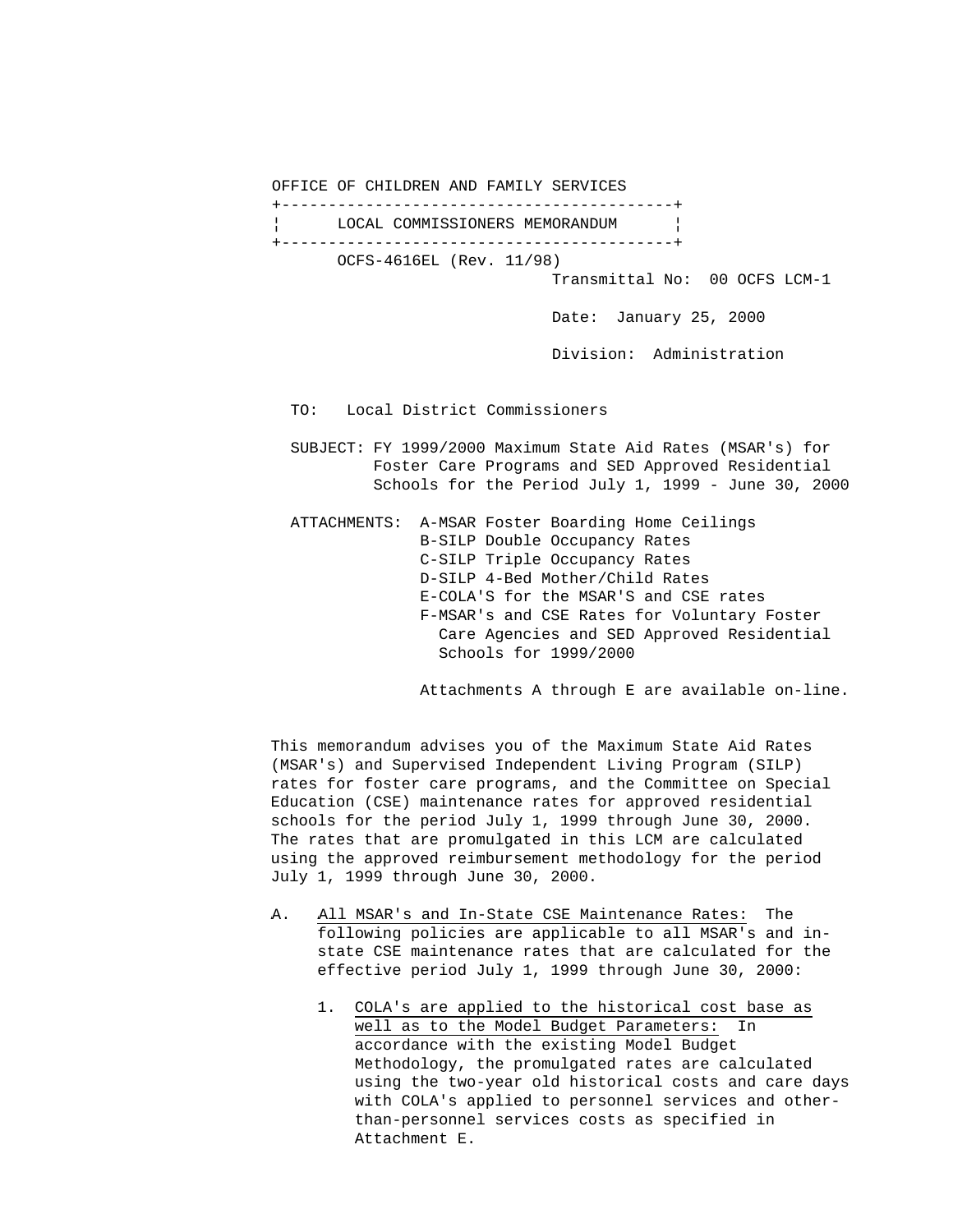Trans. No. 00 OCFS LCM-1 example of the contract of the contract of the page No. 2

 2. Rate Stabilization for New Programs: The Office of Children and Family Services (Office) is continuing the rate stabilization policy for all new programs for which we are first using historical program expenses. There is a 10% margin of rate variance. No new program rate will be allowed to go up or down by more than 10% of its prior year's rate.

\_\_\_\_\_\_\_\_\_\_\_\_\_\_\_\_\_\_\_\_\_\_\_\_\_\_\_\_\_\_\_\_\_\_\_\_\_\_\_\_\_\_\_\_\_\_\_\_\_\_\_\_\_\_\_\_\_\_\_\_\_\_\_\_\_\_\_\_\_\_\_\_\_\_\_\_

- B. Group Care Rates: The following policies are specifically applicable to the MSAR's and in-state CSE maintenance rates that were calculated for group care programs for the effective period July 1, 1999 through June 30, 2000:
	- 1. Aggregate Cost-of-Living Adjustments (COLA's) applied to the historical cost base and Model Budget Parameters:
		- a. Personnel Services: The two-year aggregate COLA that is used for trending the historical cost base and model budget parameters for personnel services is 6.6%. The two-year factor combines 3.0% for 1999/2000 with 3.5% for 1998/99.
		- b. Other Than Personnel Services (OTPS): The two-year aggregate COLA that is used for trending the historical cost base and model budget parameters is 2.6%. The two-year factor combines 1.4% for 1999/2000 with 1.1% for 1998/99.
	- 2. In-State CSE Maintenance Rates: The in-state CSE maintenance rate for Special Act School Districts and on-campus schools affiliated with Article 81 institutions is composed of the 1999/2000 MSAR for the institution program plus the 1999/2000 medical per diem.

 The social services district where the child is a legal resident is responsible for the 10-month CSE maintenance payment, and the local school district placing the child is responsible for the 10-month CSE tuition payment. For CSE summer school placements, the school district placing the child is responsible for both maintenance and tuition payments.

 CSE maintenance rates for children placed by local school districts are not negotiable and must be paid as published.

- 3. Program Classification Reviews: The Office is continuing its policy of conducting program classification reviews in response to requests from agencies that believe their populations have changed. In addition, the Office will continue its review of new programs that have interim program classifications.
- C. CSE Maintenance Rates for Out-of-State Schools: As previously notified, all rates promulgated by other states for State Education Department (SED) approved residential schools are accepted by the Office for purposes of reimbursement. Out-of-state rates for CSE placements are not negotiable and must be paid as published.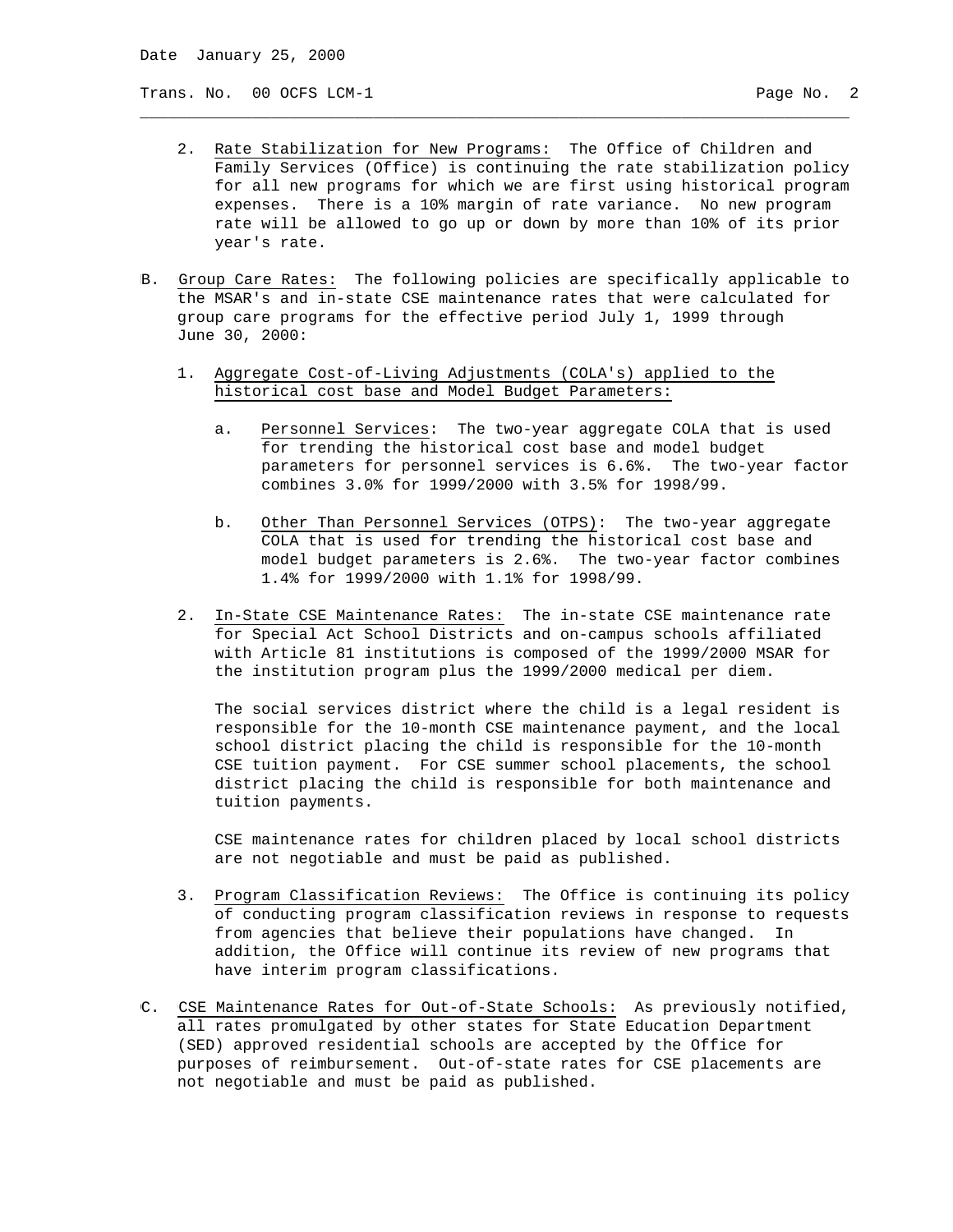Trans. No. 00 OCFS LCM-1 example of the contract of the contract of the page No. 3

D. Foster Boarding Home (FBH) Rates: The following policies are specifically applicable to the FBH rates that were calculated for the effective period July 1, 1999 through June 30, 2000:

\_\_\_\_\_\_\_\_\_\_\_\_\_\_\_\_\_\_\_\_\_\_\_\_\_\_\_\_\_\_\_\_\_\_\_\_\_\_\_\_\_\_\_\_\_\_\_\_\_\_\_\_\_\_\_\_\_\_\_\_\_\_\_\_\_\_\_\_\_\_\_\_\_\_\_\_

- 1. Aggregate Cost-of-Living Adjustments (COLA's) applied to the historical cost base as well as the Model Budget Parameters:
	- a. Personnel Services: The two-year aggregate COLA that is used for trending the historical cost base and model budget parameters for personnel services is 6.6%. The two-year factor combines 3.0% for 1999/2000 with 3.5% for 1998/99.
	- b. Other Than Personnel Services (OTPS): The two-year aggregate COLA that is used for trending the historical cost base and model budget parameters is 3.7%. The two-year factor combines 2.0% for 1999/2000 with 1.8% for 1998/99.
- 2. Therapeutic programs: The property parameter will be calculated based on the same standard that is used for Special Needs programs. This allows a 50% increase in the property parameter for Therapeutic programs to allow for the additional office space associated with the additional staff.
- 3. AIDS Per Diem: The \$15 AIDS per diem add-on remains in effect. The treatment of the \$15 per diem revenue for rate setting purposes is as follows: Revenue from the \$15.00 AIDS per diem is subtracted from the trended direct care costs for each FBH program, and the adjusted expenditures are compared with the direct care parameter to determine the rate base.
- 4. Pass-through to Foster Parents: The maximum state aid rates for foster parents are increased by 2.3% in FY 1999/2000.
- 5. Clothing Allowance: The maximum clothing allowances are not increased in FY 1999/2000.
- 6. Diaper Allowance: The maximum diaper allowance for infants from birth through three years is not increased in FY 1999/2000.
- 7. Finder's Fee for New Foster Homes: The Office is continuing the policy of allowing local social services districts to pay a voluntary finder's fee of up to \$200 to foster parents who recruit new foster parents. The policy will continue in effect through June 30, 2000. For detailed information regarding how to apply this policy, please refer to 88 ADM-54 dated December 23, 1988.
- E. Supervised Independent Living Programs (SILP's): The 1999/2000 annual fees for double and triple occupancy and four-bed mother/child SILP's are increased by 3.0% for personnel services and 2.2%, on average, for other-than-personnel-services costs. Overall, the SILP rates increased by approximately 2.4%.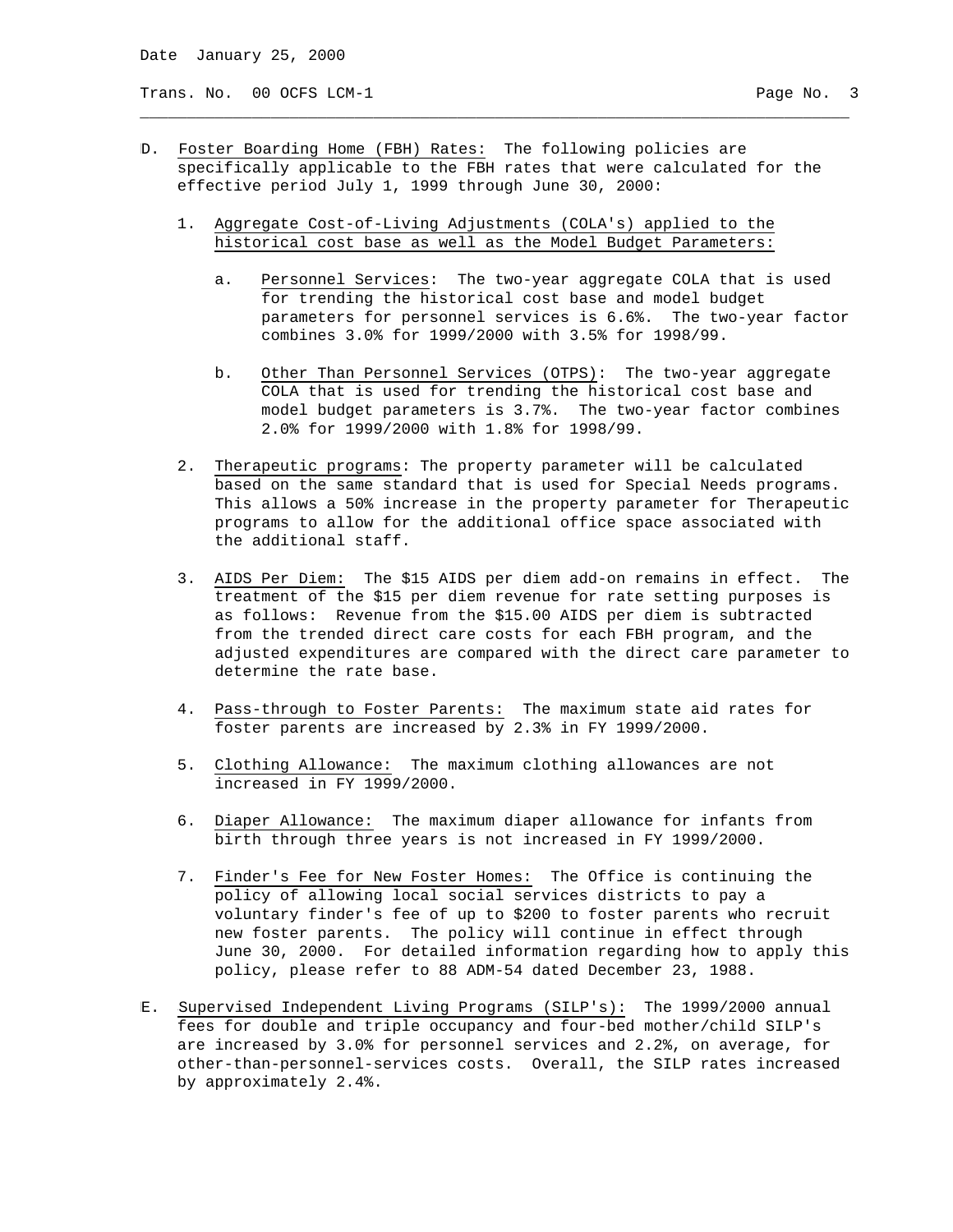Trans. No. 00 OCFS LCM-1 **Page No. 4** Page No. 4

F. MSAR's for all Foster Care Programs: The purpose of the MSAR is to provide guidance to local departments of social services (LDSS) in their contract negotiations with providers of foster care. The MSAR's issued in this LCM are subject to adjustment as specified in department regulation 18NYCRR 427.9. That regulation allows the LDSS and/or foster care agency to request adjustments to the promulgated MSAR's. Within 30 days of issuance of this LCM, LDSS and voluntary agencies may request adjustment to the MSAR's regarding calculation of the rate. If a LDSS intends to contract for a per diem rate greater than the published MSAR, the Office of Children and Family Services will assist the LDSS in completing requests for increased rates. All requests for rate adjustments should be directed to James Smith, Rate Setting and Review, Room 240, 52 Washington Street, Rensselaer, NY 12144.

\_\_\_\_\_\_\_\_\_\_\_\_\_\_\_\_\_\_\_\_\_\_\_\_\_\_\_\_\_\_\_\_\_\_\_\_\_\_\_\_\_\_\_\_\_\_\_\_\_\_\_\_\_\_\_\_\_\_\_\_\_\_\_\_\_\_\_\_\_\_\_\_\_\_\_\_

Copies of this LCM should be shared with Child Welfare Staff and Accounting Supervisors. If you have any questions, please contact Mr. Richard Lasky at (518) 474-2812 (User ID# AY1400).

 $\overline{\phantom{a}}$  , and the state of the state of the state of the state of the state of the state of the state of the state of the state of the state of the state of the state of the state of the state of the state of the stat

 Melvin I. Rosenblat Deputy Commissioner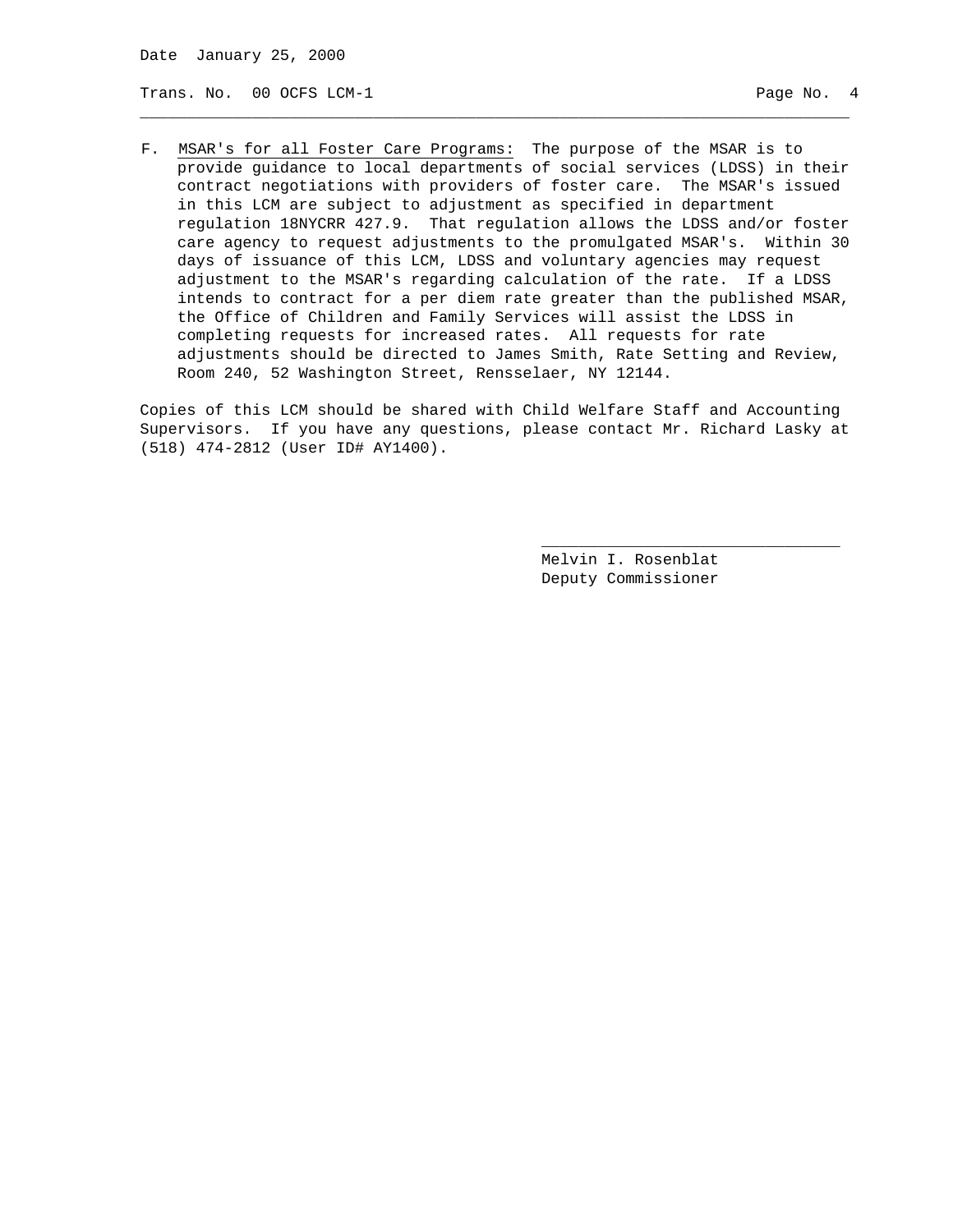## NEW YORK STATE FOSTER BOARDING HOME PROGRAMS 1999/2000 CEILINGS

#### EFFECTIVE JULY 1, 1999 THROUGH JUNE 30, 2000

#### A. PAYMENTS TO FOSTER PARENTS - FBH

| REGION           | AGE 0-5      |                  |            | AGE 6-11         | AGE 12 & OVER |                  |  |
|------------------|--------------|------------------|------------|------------------|---------------|------------------|--|
|                  |              | Monthly Per Diem |            | Monthly Per Diem |               | Monthly Per Diem |  |
| METRO<br>UPSTATE | \$428<br>391 | \$14.07<br>12.85 | 504<br>470 | 16.57<br>15.45   | 583<br>543    | 19.17<br>17.85   |  |

 SPECIAL CHILDREN - UP TO \$ 938/MONTH, \$30.84/PER DIEM EXCEPTIONAL CHILDREN - UP TO \$1,420/MONTH, \$46.68/PER DIEM

B. MAXIMUM FBH RATES UPON WHICH ADOPTION SUBSIDY PAYMENTS ARE CALCULATED FOR ADOPTIONS FINALIZED PRIOR TO JULY 1, 1987.

| REGION  | AGE 0-5 |                  | AGE 6-11 |                  | AGE 12 & OVER |                  |
|---------|---------|------------------|----------|------------------|---------------|------------------|
|         |         | Monthly Per Diem |          | Monthly Per Diem |               | Monthly Per Diem |
| METRO   | \$344   | \$11.31          | 405      | 13.32            | 469           | 15.42            |
| UPSTATE | 314     | 10.32            | 377      | 12.39            | 439           | 14.43            |

 SPECIAL CHILDREN - UP TO \$ 755/MONTH, \$24.82/PER DIEM EXCEPTIONAL CHILDREN - UP TO \$1,145/MONTH, 37.64/PER DIEM

C. EMERGENCY FOSTER FAMILY BOARDING HOME CARE - CEILING IS 200% OF THE MAXIMUM PAYMENT FOR A NON-SPECIAL OR NON-EXCEPTIONAL CHILD IN THE DISTRICT.

#### D. ANNUAL CLOTHING REPLACEMENT ALLOWANCE

|             | YEARLY RATE FOR   |                     |
|-------------|-------------------|---------------------|
| AGE         | REPLACEMENT       | PER DIEM EQUIVALENT |
|             |                   |                     |
| $0 - 5$     | \$304             | \$0.83              |
| $6 - 11$    | 425               | 1.16                |
| $12 - 15$   | 659               | 1.81                |
| 16 AND OVER | 806               | 2.21                |
|             | DIAPER ALLOWANCE  |                     |
| AGE         | MONTHLY ALLOWANCE | PER DIEM EQUIVALENT |
| $-3$<br>0   | 47<br>\$.         | \$1.55              |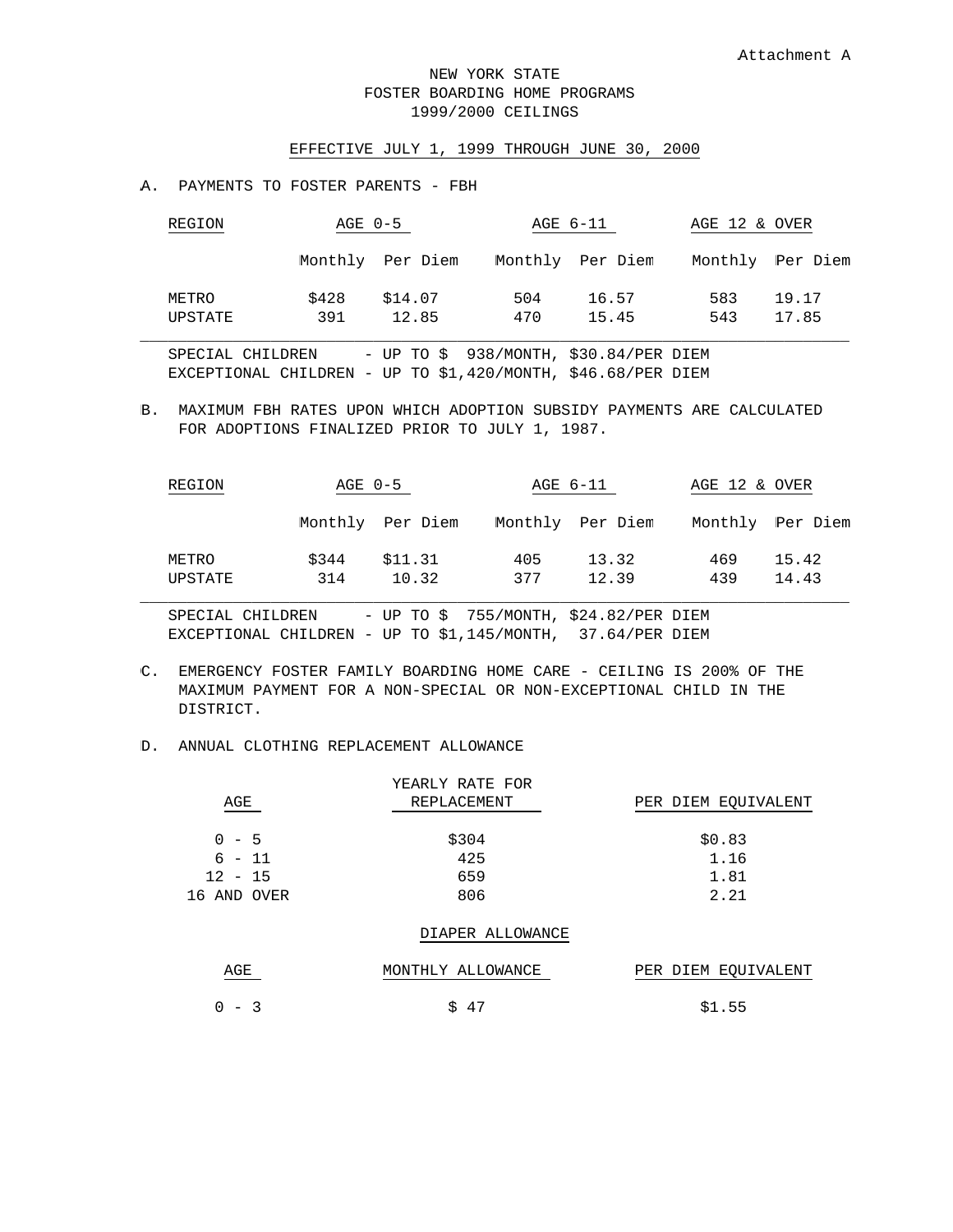#### SUPERVISED INDEPENDENT LIVING PROGRAM SILP

## DOUBLE OCCUPANCY RATE EFFECTIVE JULY 1, 1999 - JUNE 30, 2000

|                                             | DOWNSTATE*       |                        |                  | <b>UPSTATE</b>         |
|---------------------------------------------|------------------|------------------------|------------------|------------------------|
| TYPES OF EXPENSES                           | Annual<br>Budget | Per Person/<br>Per Day | Annual<br>Budget | Per Person/<br>Per Day |
| Rent                                        | \$11,716         | \$16.05                | \$7,811          | \$10.70                |
| Food                                        | 6,242            | 8.55                   | 6,242            | 8.55                   |
| Clothing                                    | 1,503            | 2.06                   | 1,503            | 2.06                   |
| Resident Allowance                          | 4,462            | 6.11                   | 2,676            | 3.67                   |
| Social Worker (1 to 10)                     | 8,888            | 12.18                  | 8,678            | 11.89                  |
| Supervisor $(1 to 4)$                       | 2,737            | 3.75                   | 2,684            | 3.68                   |
| Transportation and Worker                   | 1,082            | 1.48                   | 1,082            | 1.48                   |
| Telephone                                   | 890              | 1.22                   | 890              | 1.22                   |
| Utilities                                   | 1,048            | 1.44                   | 719              | .98                    |
| Supplies (Towels,<br>Blankets, etc.)        | 272              | .37                    | 272              | .37                    |
| Equipment (Pots, Pans,<br>Silverware, etc.) | 396              | .54                    | 396              | .54                    |
| SUB TOTAL OF EXPENSES                       | \$39,236         | \$53.75                | \$32,952         | \$45.14                |
| Depreciation                                | \$421            | \$.58                  | \$421            | \$.58                  |
| Finder's Fees                               | 925              | 1.27                   | 925              | 1.27                   |
| Administration at 21%                       | 8,239            | 11.29                  | 6,920            | 9.48                   |
| GRAND TOTAL                                 | \$48,821**       | \$66.88                | $$41,217**$      | \$56.46                |
| Fee for Services Rate                       |                  | $$89.17$ ***           |                  | $$75.28$ ***           |

- \* Downstate includes NYC, Nassau, Suffolk, Westchester, Rockland, Orange, and Putnam.
- \*\* This represents total annual costs per apartment which is shared equally by each resident.

\*\*\* Rates calculated at 75% utilization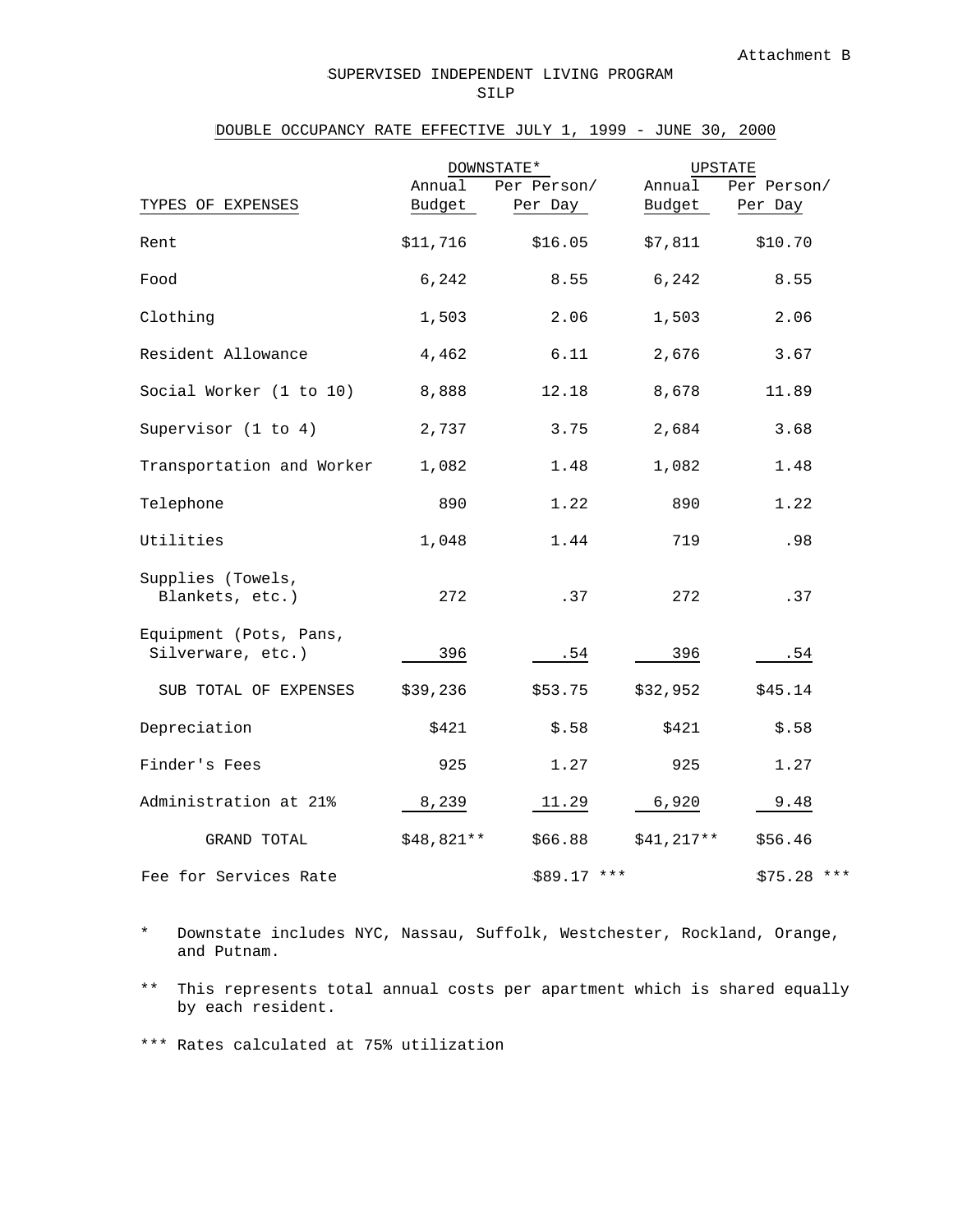## TRIPLE OCCUPANCY RATE BUDGET EFFECTIVE JULY 1, 1999 - JUNE 30, 2000

|                         | DOWNSTATE*       |                        | <b>UPSTATE</b>   |                        |  |
|-------------------------|------------------|------------------------|------------------|------------------------|--|
| TYPES OF EXPENSES       | Annual<br>Budget | Per Person/<br>Per Day | Annual<br>Budget | Per Person/<br>Per Day |  |
| Rent                    | \$14,059         | \$12.84                | \$9,372          | \$8.56                 |  |
| Food                    | 9,348            | 8.54                   | 9,348            | 8.54                   |  |
| Clothing                | 2,254            | 2.06                   | 2,254            | 2.06                   |  |
| Resident Allowance      | 6,697            | 6.12                   | 4,014            | 3.67                   |  |
| Social Worker (1 to 10) | 13,331           | 12.17                  | 13,016           | 11.89                  |  |
| Supervisor $(1 to 4)$   | 4,106            | 3.75                   | 4,026            | 3.68                   |  |
| Transportation & Worker | 1,622            | 1.48                   | 1,622            | 1.48                   |  |
| Telephone               | 1,023            | .93                    | 1,023            | .93                    |  |
| Utilities               | 1,307            | 1.19                   | 983              | .90                    |  |
| Supplies                | 407              | .37                    | 407              | .37                    |  |
| Equipment               | 530              | .48                    | 530              | .48                    |  |
| SUB TOTAL OF EXPENSES   | \$54,682         | \$49.94                | \$46,595         | \$42.55                |  |
| Depreciation            | \$<br>533        | \$<br>.49              | \$<br>533        | \$<br>.49              |  |
| Finder's Fees           | 913              | .83                    | 913              | .83                    |  |
| Administration at 21%   | 11,483           | 10.49                  | 9,785            | 8.94                   |  |
| GRAND TOTAL             | $$67,611 **$     | \$61.75                | $$57,825$ **     | \$52.81                |  |
| Fee for Services Rate   |                  | $$82.33$ ***           |                  | \$70.41<br>$***$       |  |

\* Downstate includes NYC, Nassau, Suffolk, Westchester, Rockland, Orange, and Putnam.

\*\* This represents total annual costs per apartment which is shared equally by each resident.

\*\*\* Rates calculated at 75% Utilization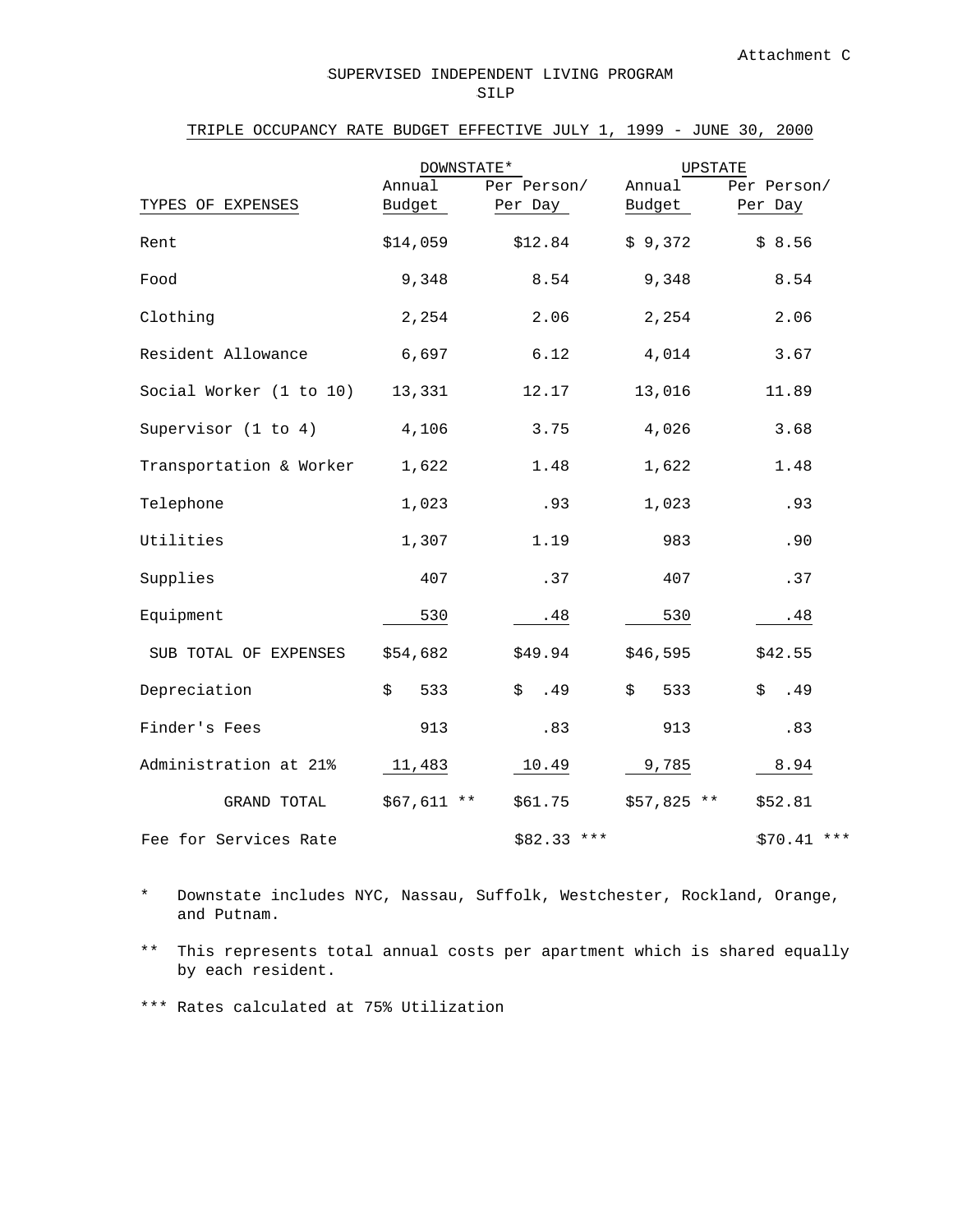#### SUPERVISED INDEPENDENT LIVING PROGRAM SILP

# FOUR BED MOTHER/CHILD RATE BUDGET EFFECTIVE JULY 1, 1999 - JUNE 30, 2000

|                         | DOWNSTATE*       |                        | UPSTATE          |                        |  |
|-------------------------|------------------|------------------------|------------------|------------------------|--|
| TYPES OF EXPENSES       | Annual<br>Budget | Per Person/<br>Per Day | Annual<br>Budget | Per Person/<br>Per Day |  |
| Rent                    | \$14,098         | \$9.66                 | \$9,369          | \$6.42                 |  |
| Food                    | 12,502           | 8.56                   | 12,502           | 8.56                   |  |
| Clothing                | 3,007            | 2.06                   | 3,007            | 2.06                   |  |
| Resident Allowance      | 7,151            | 4.90                   | 3,569            | 2.44                   |  |
| Social Worker (1 to 10) | 17,775           | 12.17                  | 17,356           | 11.89                  |  |
| Supervisor $(1 to 4)$   | 5,474            | 3.75                   | 5,368            | 3.68                   |  |
| Transportation          | 2,181            | 1.49                   | 2,181            | 1.49                   |  |
| Telephone               | 881              | .60                    | 881              | .60                    |  |
| Utilities               | 1,310            | .90                    | 983              | .67                    |  |
| Supplies                | 542              | .37                    | 542              | .37                    |  |
| Equipment               | 592              | .41                    | 592              | .41                    |  |
| SUB TOTAL OF EXPENSES   | \$65,513         | \$44.87                | \$56,349         | \$38.60                |  |
| Depreciation            | \$<br>841        | \$<br>.58              | 841<br>\$        | .58<br>\$              |  |
| Finder's Fees           | 925              | .63                    | 925              | .63                    |  |
| Administration (21%)    | 13,758           | 9.42                   | 11,833           | 8.11                   |  |
| GRAND TOTAL             | \$81,037 **      | \$55.50                | $$69,949$ **     | \$47.91                |  |
| Fee for Services Rate   |                  | $$74.01$ ***           |                  | $$63.88$ ***           |  |

\* Downstate includes NYC, Nassau, Suffolk, Westchester, Rockland, Orange, and Putnam.

\*\* This represents total annual costs per apartment which is shared equally by each resident.

\*\*\* Rates calculated at 75% Utilization